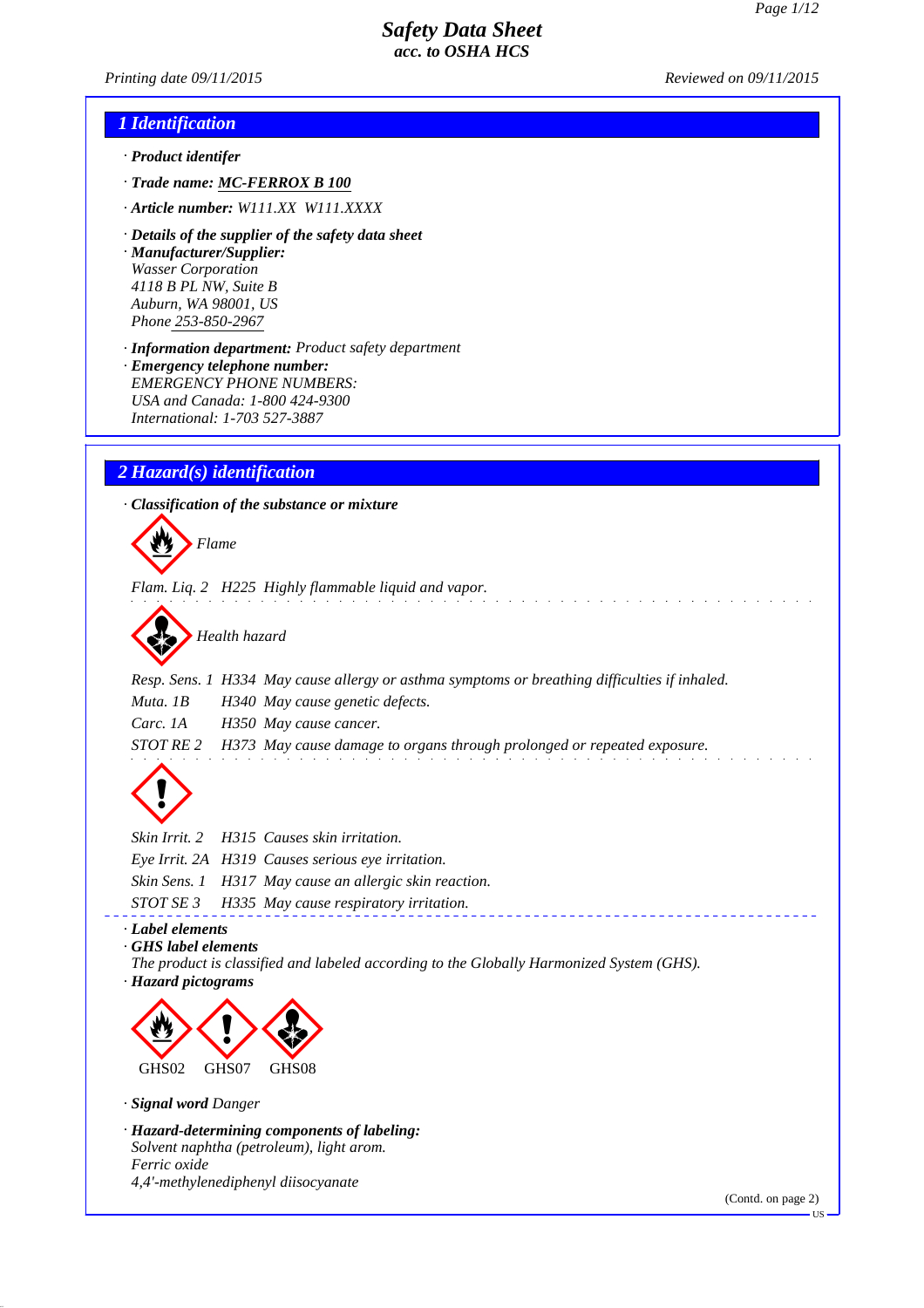*Printing date 01/01/2021 Reviewed on 01/01/2021*

(Contd. on page 3)

US

*Trade name: MC-FERROX B 100*

|                                    | (Contd. of page 1)                                                                                     |
|------------------------------------|--------------------------------------------------------------------------------------------------------|
| Talc $(Mg3H2(SiO3)4)$              |                                                                                                        |
| · Hazard statements                |                                                                                                        |
|                                    | H225 Highly flammable liquid and vapor.                                                                |
| H315 Causes skin irritation.       |                                                                                                        |
|                                    | H319 Causes serious eye irritation.                                                                    |
|                                    | H334 May cause allergy or asthma symptoms or breathing difficulties if inhaled.                        |
|                                    | H317 May cause an allergic skin reaction.                                                              |
|                                    | H340 May cause genetic defects.                                                                        |
| H350 May cause cancer.             |                                                                                                        |
|                                    | H335 May cause respiratory irritation.                                                                 |
|                                    | H373 May cause damage to organs through prolonged or repeated exposure.                                |
| · Precautionary statements         |                                                                                                        |
|                                    | Keep out of reach from children.                                                                       |
| <i>P210</i>                        | Keep away from heat/sparks/open flames/hot surfaces. - No smoking.                                     |
| P241                               | Use explosion-proof electrical/ventilating/lighting/equipment.                                         |
| P260                               | Do not breathe dust/fume/gas/mist/vapors/spray.                                                        |
| P <sub>2</sub> 84                  | Wear respiratory protection.                                                                           |
| P280                               | Wear protective gloves / eye protection / face protection.                                             |
| P280                               | Wear protective gloves.                                                                                |
| P <sub>280</sub>                   | Wear eye protection / face protection.                                                                 |
| P <sub>240</sub>                   | Ground/bond container and receiving equipment.                                                         |
| P <sub>242</sub>                   | Use only non-sparking tools.                                                                           |
| P243                               | Take precautionary measures against static discharge.                                                  |
| P <sub>264</sub>                   | Wash thoroughly after handling.                                                                        |
| P271                               | Use only outdoors or in a well-ventilated area.                                                        |
| P272                               | Contaminated work clothing must not be allowed out of the workplace.                                   |
| P <sub>201</sub>                   | Obtain special instructions before use.                                                                |
| P <sub>202</sub>                   | Do not handle until all safety precautions have been read and understood.                              |
|                                    | P303+P361+P353 IF ON SKIN (or hair): Remove/Take off immediately all contaminated clothing. Rinse skin |
|                                    | with water/shower.                                                                                     |
|                                    | P305+P351+P338 If in eyes: Rinse cautiously with water for several minutes. Remove contact lenses, if  |
|                                    | present and easy to do. Continue rinsing.                                                              |
| P321                               | Specific treatment (see on this label).                                                                |
| $P342 + P311$                      | If experiencing respiratory symptoms: Call a poison center/doctor.                                     |
| $P304 + P340$                      | IF INHALED: Remove victim to fresh air and keep at rest in a position comfortable for                  |
|                                    | breathing.                                                                                             |
| P312                               | Call a poison center/doctor if you feel unwell.                                                        |
| P363                               | Wash contaminated clothing before reuse.                                                               |
|                                    |                                                                                                        |
| P308+P313                          | IF exposed or concerned: Get medical advice/attention.                                                 |
| P333+P313                          | If skin irritation or rash occurs: Get medical advice/attention.                                       |
| P337+P313                          | If eye irritation persists: Get medical advice/attention.                                              |
| P314<br>$P370 + P378$              | Get medical advice/attention if you feel unwell.                                                       |
|                                    | In case of fire: Use for extinction: CO2, powder or water spray.                                       |
| $P362 + P364$                      | Take off contaminated clothing and wash it before reuse.                                               |
| P <sub>405</sub>                   | Store locked up.                                                                                       |
| $P403 + P233$                      | Store in a well-ventilated place. Keep container tightly closed.                                       |
| $P403 + P235$                      | Store in a well-ventilated place. Keep cool.                                                           |
| <i>P501</i>                        | Dispose of contents/container in accordance with local/regional/national/international                 |
|                                    | regulations.                                                                                           |
| · Classification system:           |                                                                                                        |
| $\cdot$ NFPA ratings (scale 0 - 4) |                                                                                                        |
|                                    | $Health = 3$                                                                                           |
|                                    | $Fire = 3$                                                                                             |
|                                    | $Reactivity = 0$                                                                                       |
|                                    |                                                                                                        |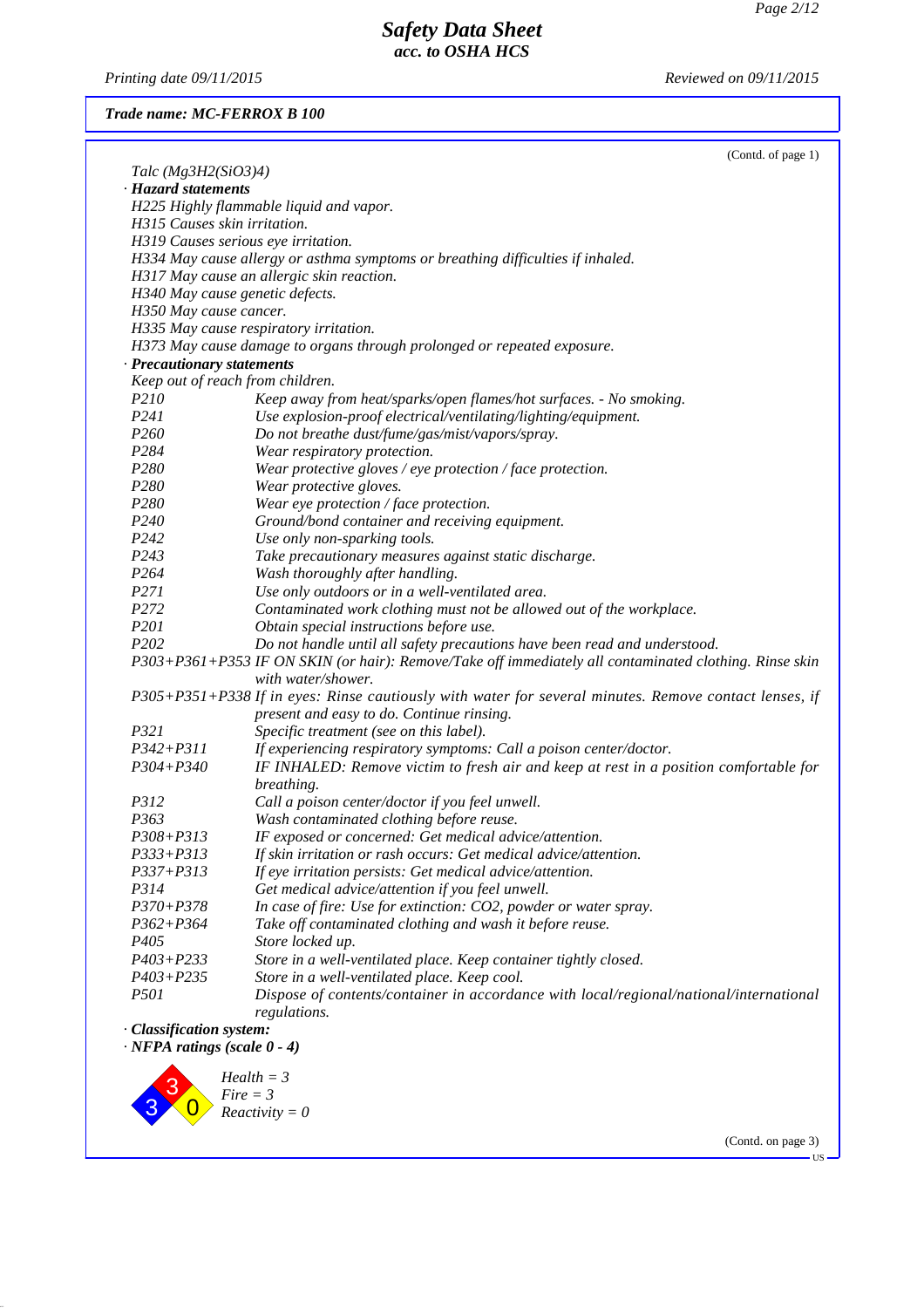*Printing date 01/01/2021 Reviewed on 01/01/2021*

*Trade name: MC-FERROX B 100*

(Contd. of page 2)

#### *· HMIS-ratings (scale 0 - 4)*



#### *· Other hazards*

*· Results of PBT and vPvB assessment*

- *· PBT: Not applicable.*
- *· vPvB: Not applicable.*

#### *3 Composition/information on ingredients*

*· Chemical characterization: Mixtures*

*· Description: Mixture of the substances listed below with nonhazardous additions.*

| · Dangerous components: |                                                                |               |
|-------------------------|----------------------------------------------------------------|---------------|
|                         | $1309-37-1$ Ferric oxide                                       | 10-30%%       |
|                         | 540-88-5 tert-butyl acetate                                    | 10-30%%       |
|                         | 14807-96-6 Talc (Mg3H2(SiO3)4)                                 | $5 - 10\%$ %  |
|                         | 64742-95-6 Solvent naphtha (petroleum), light arom.            | $1 - 5\%%$    |
| $13463 - 67 - 7$        | titanium dioxide only in grey colors                           | $1 - 5\%%$    |
|                         | 98-56-6 4-chloro-alpha, alpha, alpha-trifluorotoluene          | $1 - 5\%%$    |
|                         | 101-68-8 $\left $ 4,4'-methylenediphenyl diisocyanate          | $1 - 5\%%$    |
|                         | 9016-87-9 diphenylmethanediisocyanate, isomeres and homologues | $1 - 5\%%$    |
| $1333 - 86 - 4$         | Carbon black only in dark colors                               | $0.1 - 1\%$ % |
|                         | $26471 - 62 - 5$ m-tolylidene diisocyanate                     | $0.1 - 1\%$ % |
|                         | 14808-60-7 Quartz (SiO2)                                       | $0.1 - 1\%$ % |
|                         | 64742-95-6 Solvent naphtha (petroleum), light arom.            | $0.1 - 1\%$ % |
|                         | 64741-65-7 Naphtha (petroleum), heavy alkylate                 | $0.1 - 1\%$ % |

#### *4 First-aid measures*

#### *· Description of first aid measures*

*· General information:*

*Symptoms of poisoning may even occur after several hours; therefore medical observation for at least 48 hours after the accident.*

*· After inhalation:*

*Supply fresh air and to be sure call for a doctor.*

- *In case of unconsciousness place patient stably in side position for transportation.*
- *· After skin contact: Immediately wash with water and soap and rinse thoroughly.*

*· After eye contact:*

- *Rinse opened eye for several minutes under running water. If symptoms persist, consult a doctor.*
- *· After swallowing: If symptoms persist consult doctor.*
- *· Information for doctor:*
- *· Most important symptoms and effects, both acute and delayed No further relevant information available.*
- *· Indication of any immediate medical attention and special treatment needed*

*No further relevant information available.*

## *5 Fire-fighting measures*

*· Extinguishing media*

*· Suitable extinguishing agents: CO2, sand, extinguishing powder. Do not use water.*

*· For safety reasons unsuitable extinguishing agents: Water with full jet*

(Contd. on page 4)

US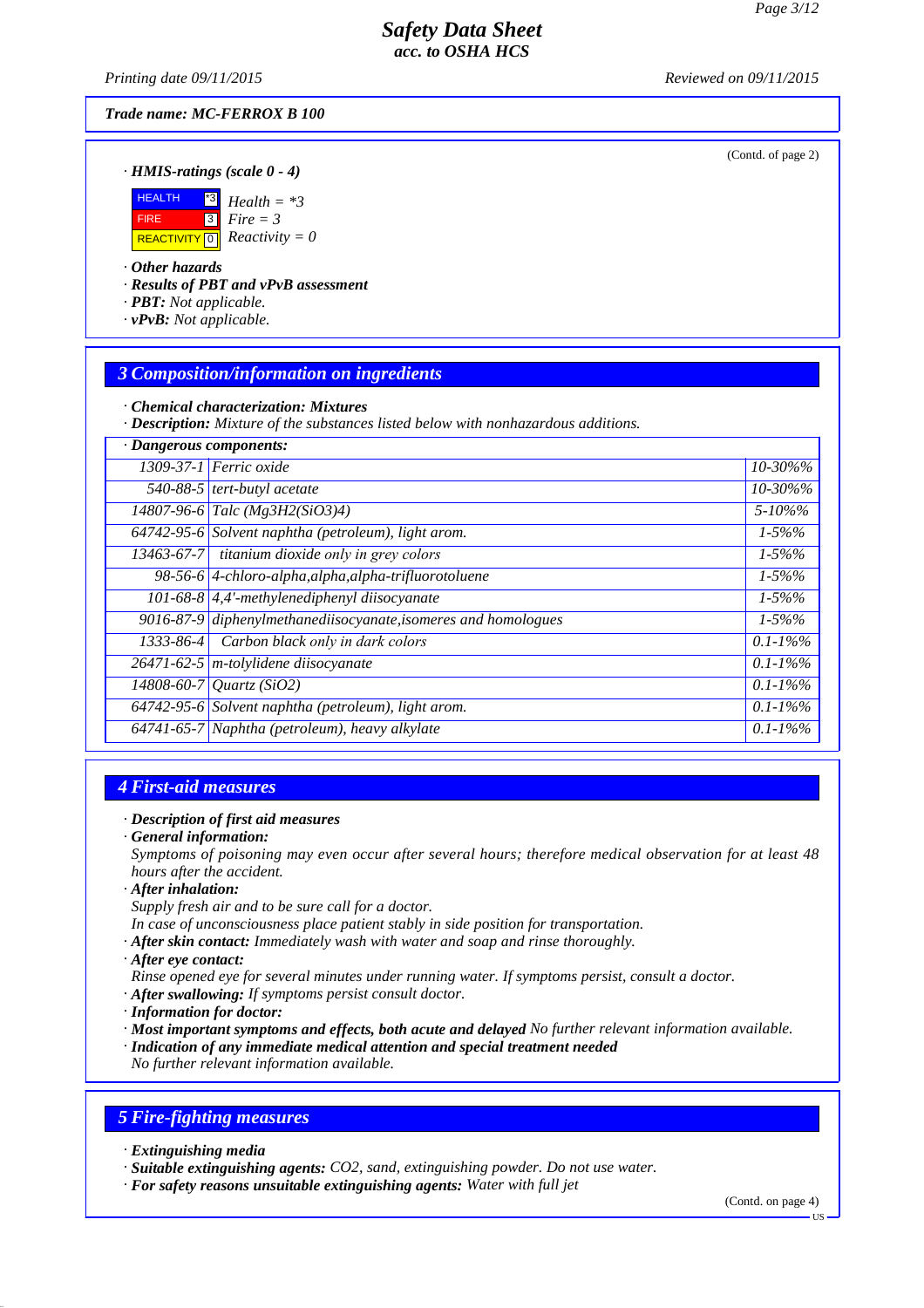*Printing date 01/01/2021 Reviewed on 01/01/2021*

*Trade name: MC-FERROX B 100*

- (Contd. of page 3) *· Special hazards arising from the substance or mixture No further relevant information available. · Advice for firefighters*
- *· Protective equipment: Mouth respiratory protective device.*

#### *6 Accidental release measures*

- *· Personal precautions, protective equipment and emergency procedures Wear protective equipment. Keep unprotected persons away.*
- *· Environmental precautions: Do not allow product to reach sewage system or any water course. Inform respective authorities in case of seepage into water course or sewage system. Do not allow to enter sewers/ surface or ground water.*
- *· Methods and material for containment and cleaning up: Absorb with liquid-binding material (sand, diatomite, acid binders, universal binders, sawdust). Dispose contaminated material as waste according to item 13. Ensure adequate ventilation. Do not flush with water or aqueous cleansing agents*
- *· Reference to other sections See Section 7 for information on safe handling. See Section 8 for information on personal protection equipment. See Section 13 for disposal information.*

#### *7 Handling and storage*

#### *· Handling:*

- *· Precautions for safe handling*
- *Ensure good ventilation/exhaustion at the workplace. Open and handle receptacle with care. Prevent formation of aerosols.*
- *· Information about protection against explosions and fires: Keep ignition sources away - Do not smoke. Protect against electrostatic charges. Keep respiratory protective device available.*
- *· Conditions for safe storage, including any incompatibilities*
- *· Storage:*
- *· Requirements to be met by storerooms and receptacles: Store in a cool location.*
- *· Information about storage in one common storage facility: Not required.*
- *· Further information about storage conditions:*
- *Keep receptacle tightly sealed. Store in cool, dry conditions in well sealed receptacles.*
- *· Specific end use(s) No further relevant information available.*
- 

# *8 Exposure controls/personal protection*

*· Additional information about design of technical systems: No further data; see item 7.*

*· Control parameters*

*· Components with limit values that require monitoring at the workplace:*

- *540-88-5 tert-butyl acetate*
- *PEL Long-term value: 950 mg/m³, 200 ppm*
- *REL Long-term value: 950 mg/m³, 200 ppm*

*TLV Long-term value: 950 mg/m³, 200 ppm*

(Contd. on page 5)

US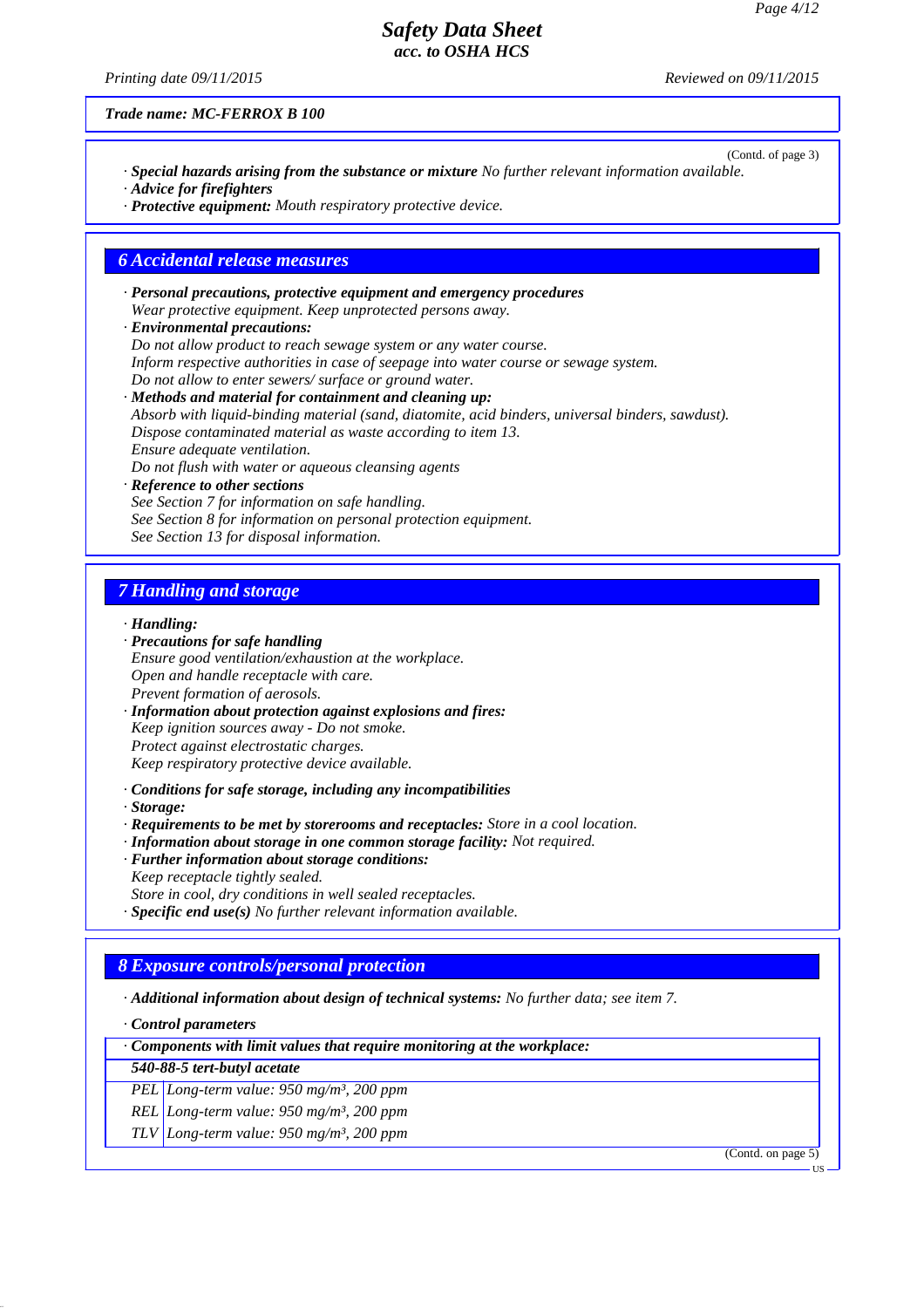(Contd. of page 4)

## *Safety Data Sheet acc. to OSHA HCS*

*Printing date 01/01/2021 Reviewed on 01/01/2021*

*Trade name: MC-FERROX B 100*

| 101-68-8 4,4'-methylenediphenyl diisocyanate                                                            |  |  |
|---------------------------------------------------------------------------------------------------------|--|--|
| PEL Ceiling limit value: $0.2 \text{ mg/m}^3$ , $0.02 \text{ ppm}$                                      |  |  |
| REL Long-term value: $0.05$ mg/m <sup>3</sup> , $0.005$ ppm                                             |  |  |
| Ceiling limit value: $0.2*$ mg/m <sup>3</sup> , $0.02*$ ppm                                             |  |  |
| $*10$ -min                                                                                              |  |  |
| TLV Long-term value: $0.051$ mg/m <sup>3</sup> , 0.005 ppm                                              |  |  |
| 26471-62-5 m-tolylidene diisocyanate                                                                    |  |  |
| PEL Ceiling limit value: $0.14$ mg/m <sup>3</sup> , $0.02$ ppm                                          |  |  |
| <b>REL</b> LFC                                                                                          |  |  |
| TLV Short-term value: (0.14) NIC-0.021* mg/m <sup>3</sup> , (0.02) NIC-0.003* ppm                       |  |  |
| Long-term value: (0.036) NIC-0.007* mg/m <sup>3</sup> , (0.005) NIC-0.001* ppm                          |  |  |
| *(IFV) SEN; NIC-Skin; A3                                                                                |  |  |
| · Additional information: The lists that were valid during the creation were used as basis.             |  |  |
| · Exposure controls                                                                                     |  |  |
| · Personal protective equipment:                                                                        |  |  |
| · General protective and hygienic measures:                                                             |  |  |
| Keep away from foodstuffs, beverages and feed.                                                          |  |  |
| Immediately remove all soiled and contaminated clothing.                                                |  |  |
| Wash hands before breaks and at the end of work.                                                        |  |  |
| Store protective clothing separately.                                                                   |  |  |
| Avoid contact with the eyes and skin.                                                                   |  |  |
| · Breathing equipment:                                                                                  |  |  |
| During mixing, handling and application: Splash goggles. Full protective clothing. Gloves (impervious). |  |  |

*During mixing, handling and application: Splash goggles. Full protective clothing. Gloves (impervious).* During mixing, nanaling ana application: Splash goggles. Full protective clothing. Gloves (impervious).<br>Wear suitable respiratory equipment. When air concentrations are not known (or above the TLV), an air*supplied respirator is required. Refer to OSHA Respiratory Protection Standard (29 CFR 1910.134).In presence of air movement, air-purifying (cartridge type) respirators are not the best protection but can be used, if you replaced them frequently. Change cartridges after 8h max or less due to their low warning properties. When in a confined space wear MSHA/NIOSH approved self-contained breathing apparatus or equivalent and full protective gear.*

*· Protection of hands:*



`S*Protective gloves*

*The glove material has to be impermeable and resistant to the product/ the substance/ the preparation. Due to missing tests no recommendation to the glove material can be given for the product/ the preparation/ the chemical mixture.*

*Selection of the glove material on consideration of the penetration times, rates of diffusion and the degradation*

*· Material of gloves*

*The selection of the suitable gloves does not only depend on the material, but also on further marks of quality and varies from manufacturer to manufacturer. As the product is a preparation of several substances, the resistance of the glove material can not be calculated in advance and has therefore to be checked prior to the application.*

#### *· Penetration time of glove material*

*The exact break through time has to be found out by the manufacturer of the protective gloves and has to be observed.*

(Contd. on page 6)

US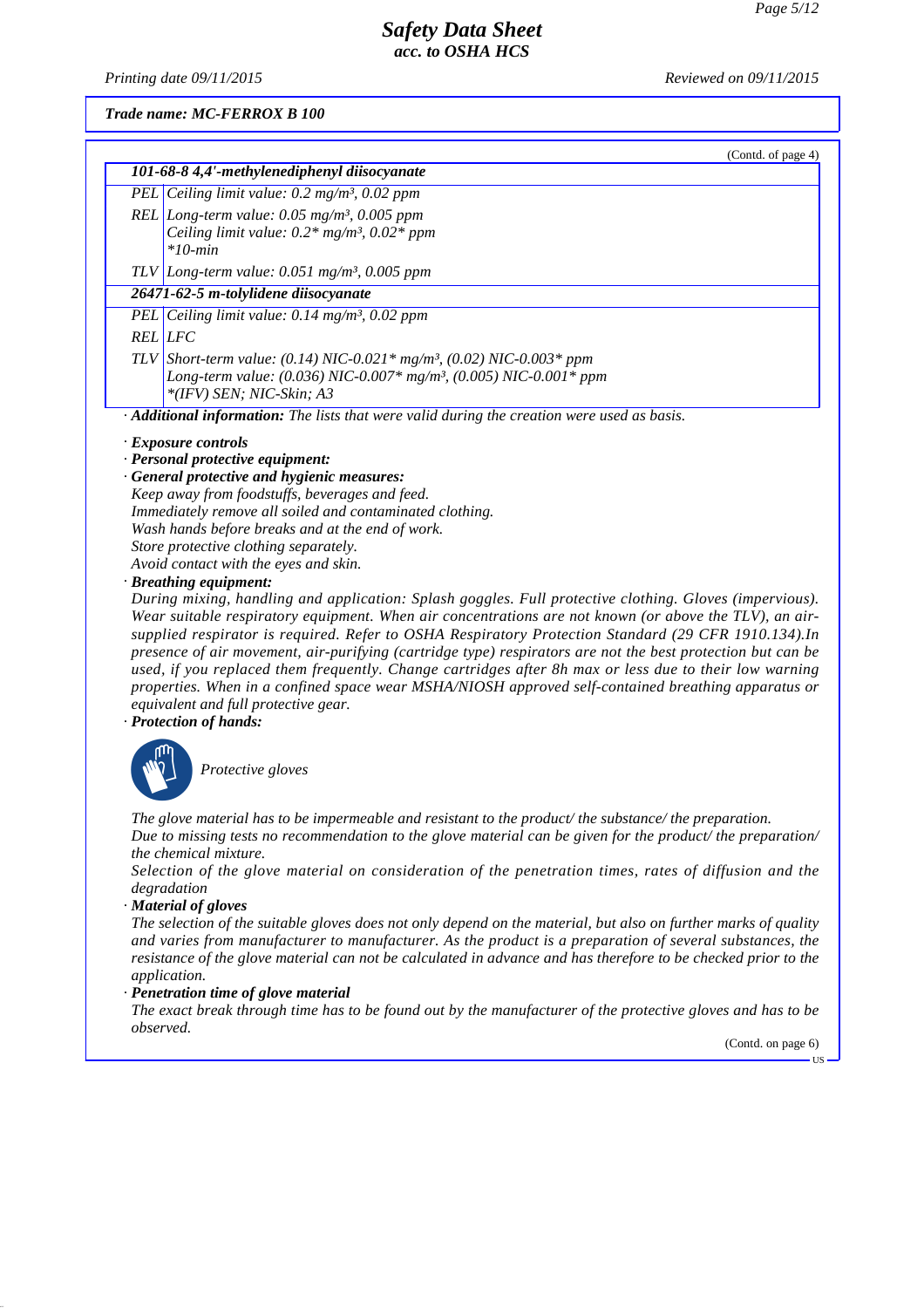(Contd. of page 5)

# *Safety Data Sheet acc. to OSHA HCS*

*Printing date 01/01/2021 Reviewed on 01/01/2021*

*Trade name: MC-FERROX B 100*

*· Eye protection:*



`R*Tightly sealed goggles*

# *9 Physical and chemical properties*

| · Information on basic physical and chemical properties<br><b>General Information</b> |                                                                                               |
|---------------------------------------------------------------------------------------|-----------------------------------------------------------------------------------------------|
| $\cdot$ Appearance:                                                                   |                                                                                               |
| Form:                                                                                 | Fluid                                                                                         |
| Color:                                                                                | Various colors                                                                                |
| $\cdot$ Odor:                                                                         | Aromatic                                                                                      |
| • Odour threshold:                                                                    | Not determined.                                                                               |
| $\cdot$ pH-value:                                                                     | Not determined.                                                                               |
| · Change in condition                                                                 |                                                                                               |
| <b>Melting point/Melting range:</b>                                                   | Undetermined.<br>97 °C (207 °F)                                                               |
| <b>Boiling point/Boiling range:</b>                                                   |                                                                                               |
| · Flash point:                                                                        | 15 °C(59 °F)                                                                                  |
| · Flammability (solid, gaseous):                                                      | Not applicable.                                                                               |
| · Ignition temperature:                                                               |                                                                                               |
| Decomposition temperature:                                                            | Not determined.                                                                               |
| · Auto igniting:                                                                      | Product is not selfigniting.                                                                  |
| · Danger of explosion:                                                                | Product is not explosive. However, formation of explosive air/vapor<br>mixtures are possible. |
| · Explosion limits:                                                                   |                                                                                               |
| Lower:                                                                                | Not determined.                                                                               |
| <b>Upper:</b>                                                                         | Not determined.                                                                               |
| $\cdot$ Vapor pressure at 20 $\cdot$ C (68 $\cdot$ F):                                | 41 hPa $(31$ mm Hg)                                                                           |
| $\cdot$ Density at 20 $\cdot$ C (68 $\cdot$ F):                                       | 1.58-1.72 $g/cm^3$ (13.185-14.353 lbs/gal)                                                    |
| · Relative density                                                                    | Not determined.                                                                               |
| · Vapour density                                                                      | Not determined.                                                                               |
| $\cdot$ Evaporation rate                                                              | Not determined.                                                                               |
| · Solubility in / Miscibility with                                                    |                                                                                               |
| Water:                                                                                | Not miscible or difficult to mix.                                                             |
| · Partition coefficient (n-octanol/water): Not determined.                            |                                                                                               |
| · Viscosity:                                                                          |                                                                                               |
| Dynamic:                                                                              | Not determined.                                                                               |
| Kinematic:                                                                            | Not determined.                                                                               |
| · Solvent content:                                                                    |                                                                                               |
| <b>Solids content:</b>                                                                | 77-81 %                                                                                       |
| $·$ Other information                                                                 | No further relevant information available.                                                    |
|                                                                                       |                                                                                               |

(Contd. on page 7)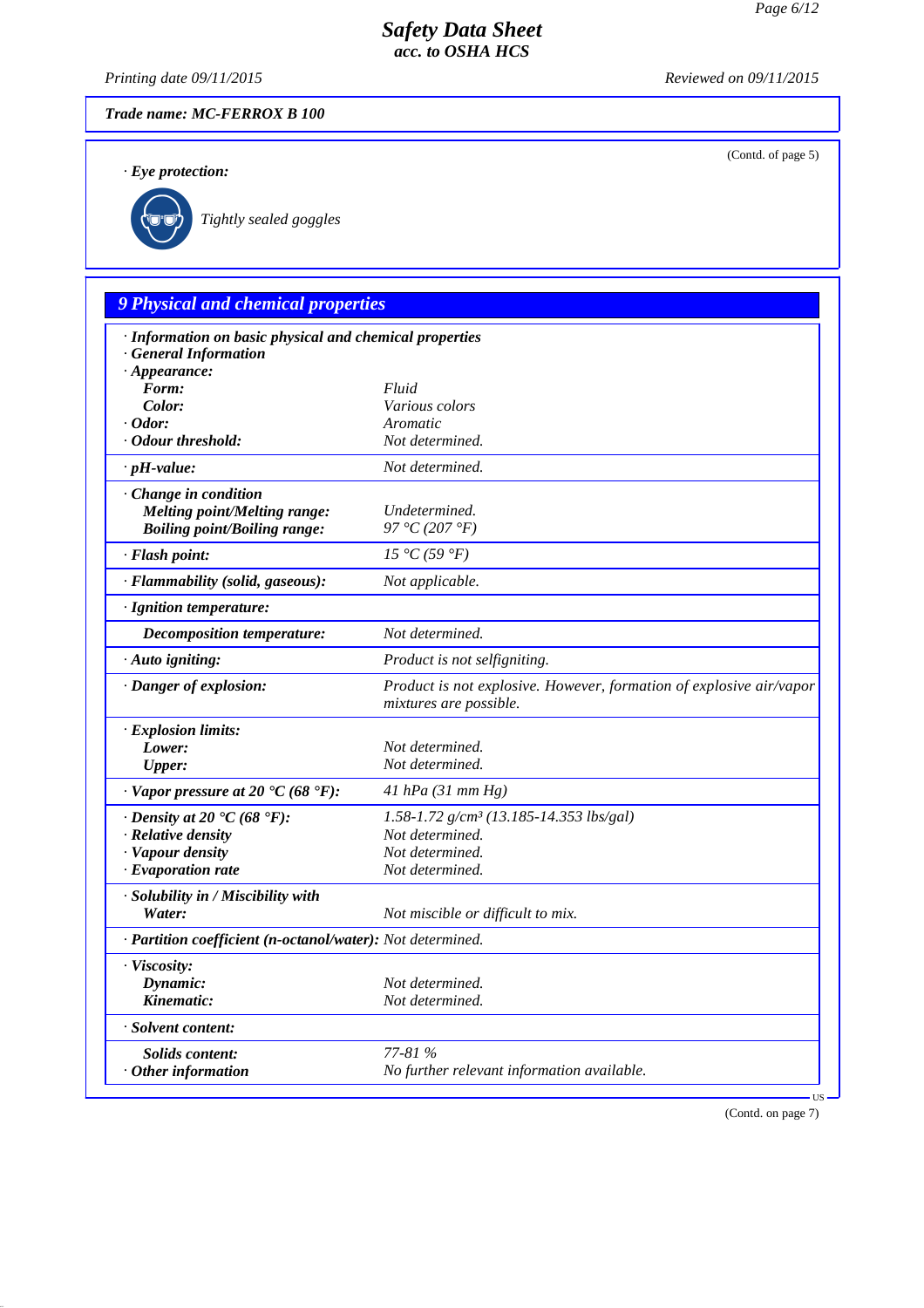*Printing date 01/01/2021 Reviewed on 01/01/2021*

*Trade name: MC-FERROX B 100*

(Contd. of page 6)

#### *10 Stability and reactivity*

- *· Reactivity*
- *· Chemical stability*
- *· Thermal decomposition / conditions to be avoided: No decomposition if used according to specifications.*
- *· Possibility of hazardous reactions No dangerous reactions known.*
- *· Conditions to avoid No further relevant information available.*
- *· Incompatible materials: No further relevant information available.*
- *· Hazardous decomposition products: No dangerous decomposition products known.*

#### *11 Toxicological information*

*· Information on toxicological effects*

#### *· Acute toxicity:*

| $\cdot$ LD/LC50 values that are relevant for classification: |  |
|--------------------------------------------------------------|--|
| 1309-37-1 Ferric oxide                                       |  |

*Oral LD50 >5000 mg/kg (rat)*

*64742-95-6 Solvent naphtha (petroleum), light arom.*

| Oral | LD50 | $\geq 6800$ mg/kg (rat) |
|------|------|-------------------------|

*Dermal LD50 >3400 mg/kg (rab) Inhalative LC50/4 h >10.2 mg/l (rat)*

#### *101-68-8 4,4'-methylenediphenyl diisocyanate*

*Oral LD50 2200 mg/kg (mouse)*

|        |      | 64741-65-7 Naphtha (petroleum), heavy alkylate |
|--------|------|------------------------------------------------|
| Oral   | LD50 | $\vert$ > 6000 mg/kg (rat)                     |
| Dermal | LD50 | $\vert$ > 3000 mg/kg (rabbit)                  |
|        |      | Inhalative $ LCS0/4 h  > 7.8 mg/(rat)$         |

#### *· Primary irritant effect:*

*· on the skin: Irritant to skin and mucous membranes.*

*· on the eye: Irritating effect.*

*· Sensitization:*

*Sensitization possible through inhalation.*

*Sensitization possible through skin contact.*

#### *· Additional toxicological information:*

*The product shows the following dangers according to internally approved calculation methods for preparations:*

*Harmful*

*Irritant Carcinogenic.*

*The product can cause inheritable damage.*

#### *· Carcinogenic categories*

| · IARC (International Agency for Research on Cancer) |                                                                |    |
|------------------------------------------------------|----------------------------------------------------------------|----|
|                                                      | 1309-37-1 Ferric oxide                                         | 3  |
|                                                      | $14807 - 96 - 6$ Talc (Mg3H2(SiO3)4)                           | 2B |
|                                                      | 13463-67-7 titanium dioxide                                    | 2B |
|                                                      | 101-68-8 $\left $ 4,4'-methylenediphenyl diisocyanate          | 3  |
|                                                      | 9016-87-9 diphenylmethanediisocyanate, isomeres and homologues | 3  |
|                                                      | $1333-86-4$ Carbon black                                       | 2B |
|                                                      | $26471 - 62 - 5$ m-tolylidene diisocyanate                     | 2B |
|                                                      | $14808 - 60 - 7$ <i>Quartz</i> (SiO2)                          |    |
|                                                      | (Contd. on page 8)                                             |    |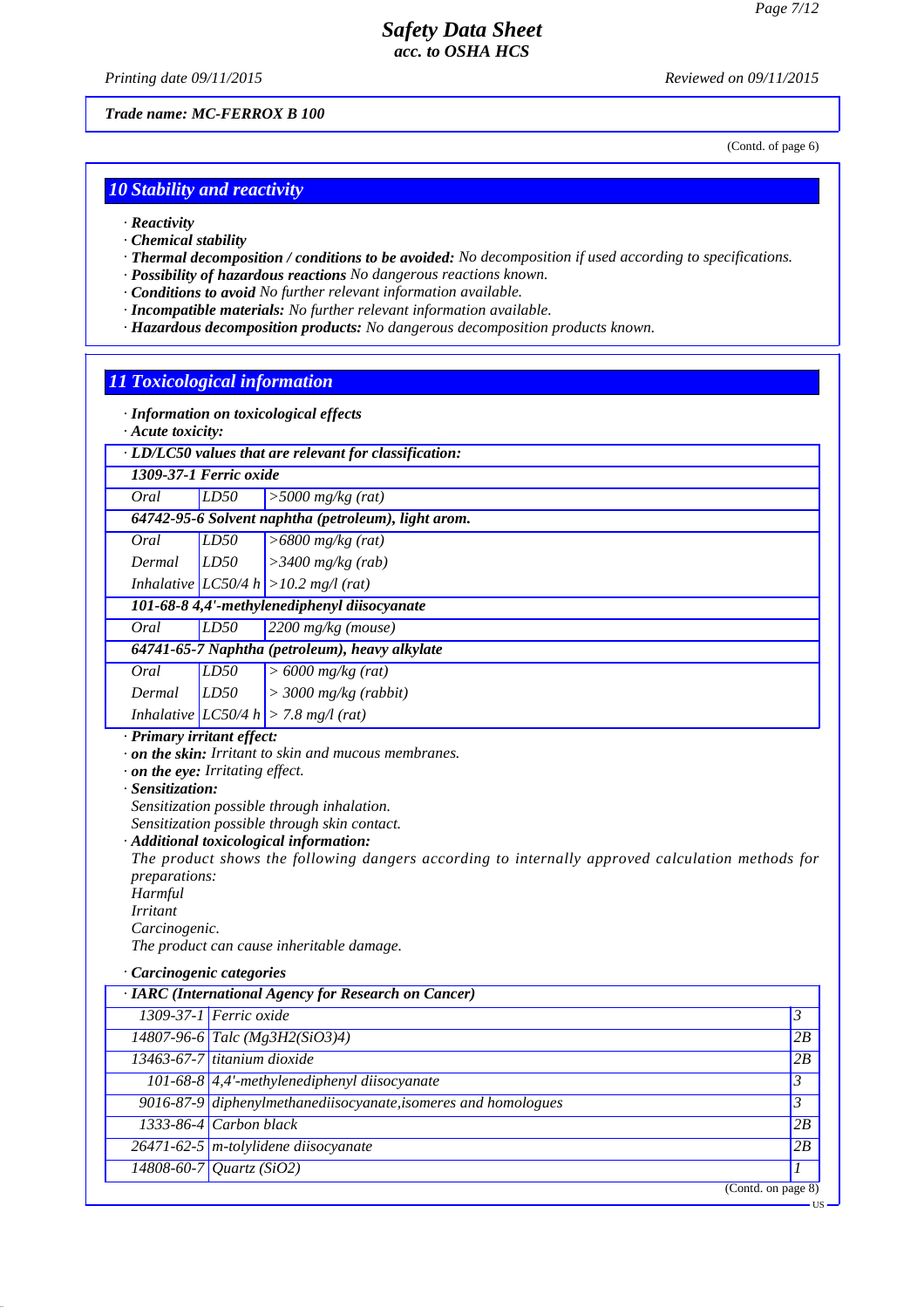*Printing date 01/01/2021 Reviewed on 01/01/2021*

*Trade name: MC-FERROX B 100*

|                                                         | (Contd. of page 7) |
|---------------------------------------------------------|--------------------|
| $7631-86-9$ silicon dioxide, chemically prepared        |                    |
| $111-76-2$ 2-butoxyethanol                              |                    |
| · NTP (National Toxicology Program)                     |                    |
| $26471 - 62 - 5$ m-tolylidene diisocyanate              | $\overline{R}$     |
| $14808 - 60 - 7$ <i>Quartz</i> (SiO2)                   | K                  |
| · OSHA-Ca (Occupational Safety & Health Administration) |                    |
| None of the ingredients is listed.                      |                    |

# *12 Ecological information*

*· Toxicity*

- *· Aquatic toxicity: No further relevant information available.*
- *· Persistence and degradability No further relevant information available.*
- *· Behavior in environmental systems:*
- *· Bioaccumulative potential No further relevant information available.*
- *· Mobility in soil No further relevant information available.*
- *· Additional ecological information:*

#### *· General notes:*

*Water hazard class 3 (Self-assessment): extremely hazardous for water Do not allow product to reach ground water, water course or sewage system, even in small quantities.*

- *Danger to drinking water if even extremely small quantities leak into the ground.*
- *· Results of PBT and vPvB assessment*
- *· PBT: Not applicable.*
- *· vPvB: Not applicable.*
- *· Other adverse effects No further relevant information available.*

#### *13 Disposal considerations*

- *· Waste treatment methods*
- *· Recommendation:*

*Must not be disposed of together with household garbage. Do not allow product to reach sewage system.*

- *· Uncleaned packagings:*
- *· Recommendation: Disposal must be made according to official regulations.*

| $\cdot$ UN-Number<br>· DOT, ADR, IMDG, IATA | <i>UN1263</i>       |  |
|---------------------------------------------|---------------------|--|
|                                             |                     |  |
| · UN proper shipping name                   | Paint               |  |
| $\cdot$ <i>DOT</i>                          |                     |  |
| $\cdot$ ADR                                 | $1263$ Paint        |  |
| $\cdot$ IMDG, IATA                          | <b>PAINT</b>        |  |
| $\cdot$ Transport hazard class(es)          |                     |  |
| $\cdot$ <i>DOT</i>                          |                     |  |
|                                             |                     |  |
| <b>FLAMMABLE LIQUID</b>                     |                     |  |
|                                             |                     |  |
|                                             |                     |  |
| $\cdot$ Class                               | 3 Flammable liquids |  |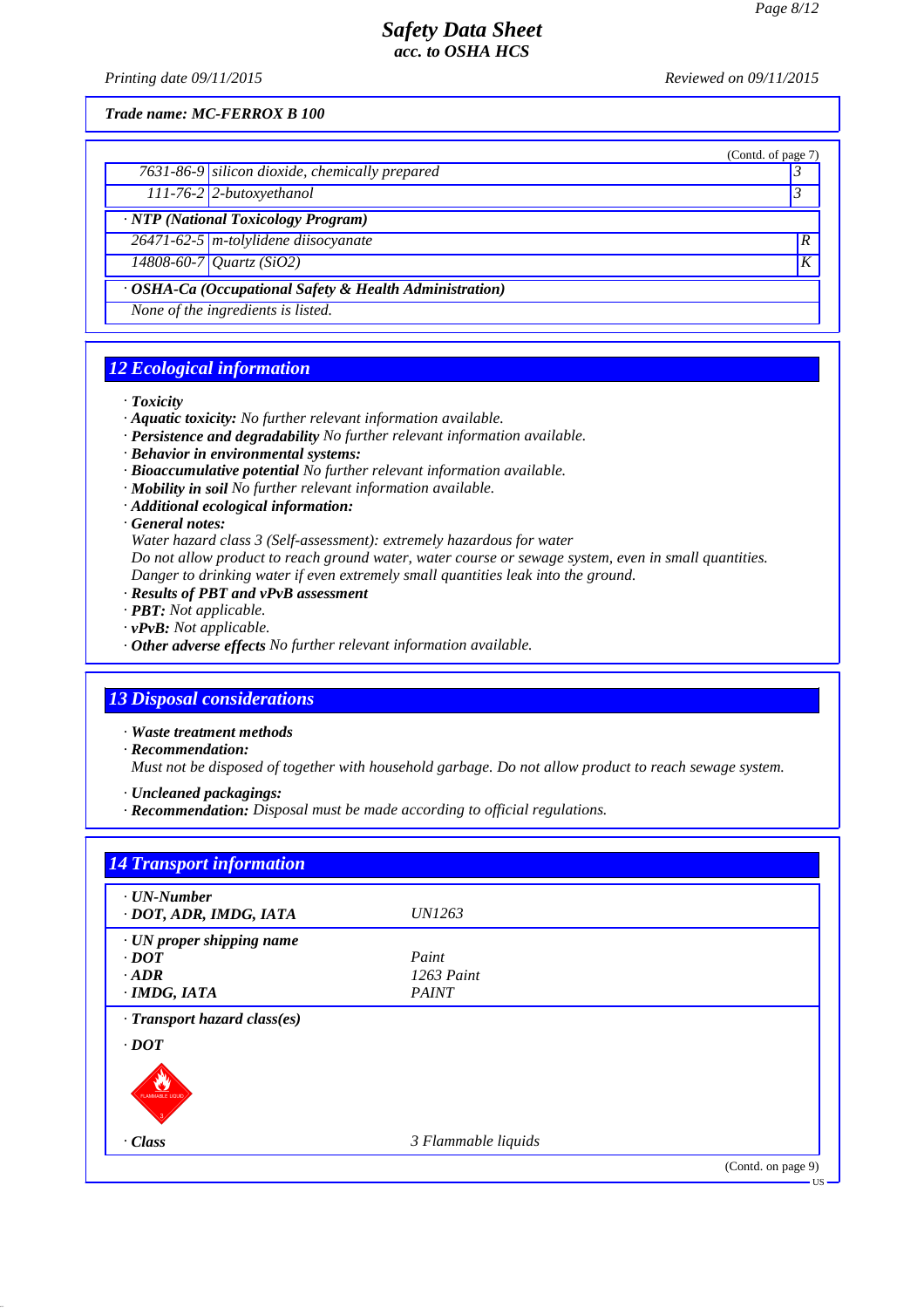US

# *Safety Data Sheet acc. to OSHA HCS*

*Printing date 01/01/2021 Reviewed on 01/01/2021*

*Trade name: MC-FERROX B 100*

|                                                           | (Contd. of page 8)                                                                                  |
|-----------------------------------------------------------|-----------------------------------------------------------------------------------------------------|
| · Label                                                   | 3                                                                                                   |
| · ADR, IMDG, IATA                                         |                                                                                                     |
|                                                           |                                                                                                     |
|                                                           |                                                                                                     |
|                                                           |                                                                                                     |
| $\cdot Class$                                             | 3 Flammable liquids                                                                                 |
| $-Label$                                                  | 3                                                                                                   |
| · Packing group                                           |                                                                                                     |
| · DOT, ADR, IMDG, IATA                                    | I                                                                                                   |
| · Environmental hazards:<br>· Marine pollutant:           | N <sub>O</sub>                                                                                      |
|                                                           |                                                                                                     |
| · Special precautions for user<br>· Danger code (Kemler): | Warning: Flammable liquids<br>33                                                                    |
| · EMS Number:                                             | $F-E, S-E$                                                                                          |
| · Transport in bulk according to Annex II of              |                                                                                                     |
| <b>MARPOL73/78 and the IBC Code</b>                       | Not applicable.                                                                                     |
| · Transport/Additional information:                       |                                                                                                     |
| $.$ DOT                                                   |                                                                                                     |
| · Quantity limitations                                    | On passenger aircraft/rail: 5 L                                                                     |
|                                                           | On cargo aircraft only: 60 L                                                                        |
| $.$ ADR<br>$\cdot$ Excepted quantities (EQ)               | Code: E2                                                                                            |
|                                                           | Maximum net quantity per inner packaging: 30 ml                                                     |
|                                                           | Maximum net quantity per outer packaging: 500 ml                                                    |
| $\cdot$ IMDG                                              |                                                                                                     |
| $\cdot$ Limited quantities (LQ)                           | II.                                                                                                 |
| $\cdot$ Excepted quantities (EQ)                          | Code: E2                                                                                            |
|                                                           | Maximum net quantity per inner packaging: 30 ml<br>Maximum net quantity per outer packaging: 500 ml |
| · UN "Model Regulation":                                  | UN1263, Paint, 3, II                                                                                |
|                                                           |                                                                                                     |

# *15 Regulatory information*

*· Safety, health and environmental regulations/legislation specific for the substance or mixture · Sara*

| · Section 355 (extremely hazardous substances):                |                        |
|----------------------------------------------------------------|------------------------|
| None of the ingredients is listed.                             |                        |
| · Section 313 (Specific toxic chemical listings):              |                        |
| 101-68-8 4,4'-methylenediphenyl diisocyanate                   |                        |
| 9016-87-9 diphenylmethanediisocyanate, isomeres and homologues |                        |
| $26471 - 62 - 5$ m-tolylidene diisocyanate                     |                        |
| 872-50-4 N-methyl-2-pyrrolidone                                |                        |
| $111-76-2$ 2-butoxyethanol                                     |                        |
| · TSCA (Toxic Substances Control Act):                         |                        |
| All ingredients are listed.                                    |                        |
|                                                                | (Contd. on page $10$ ) |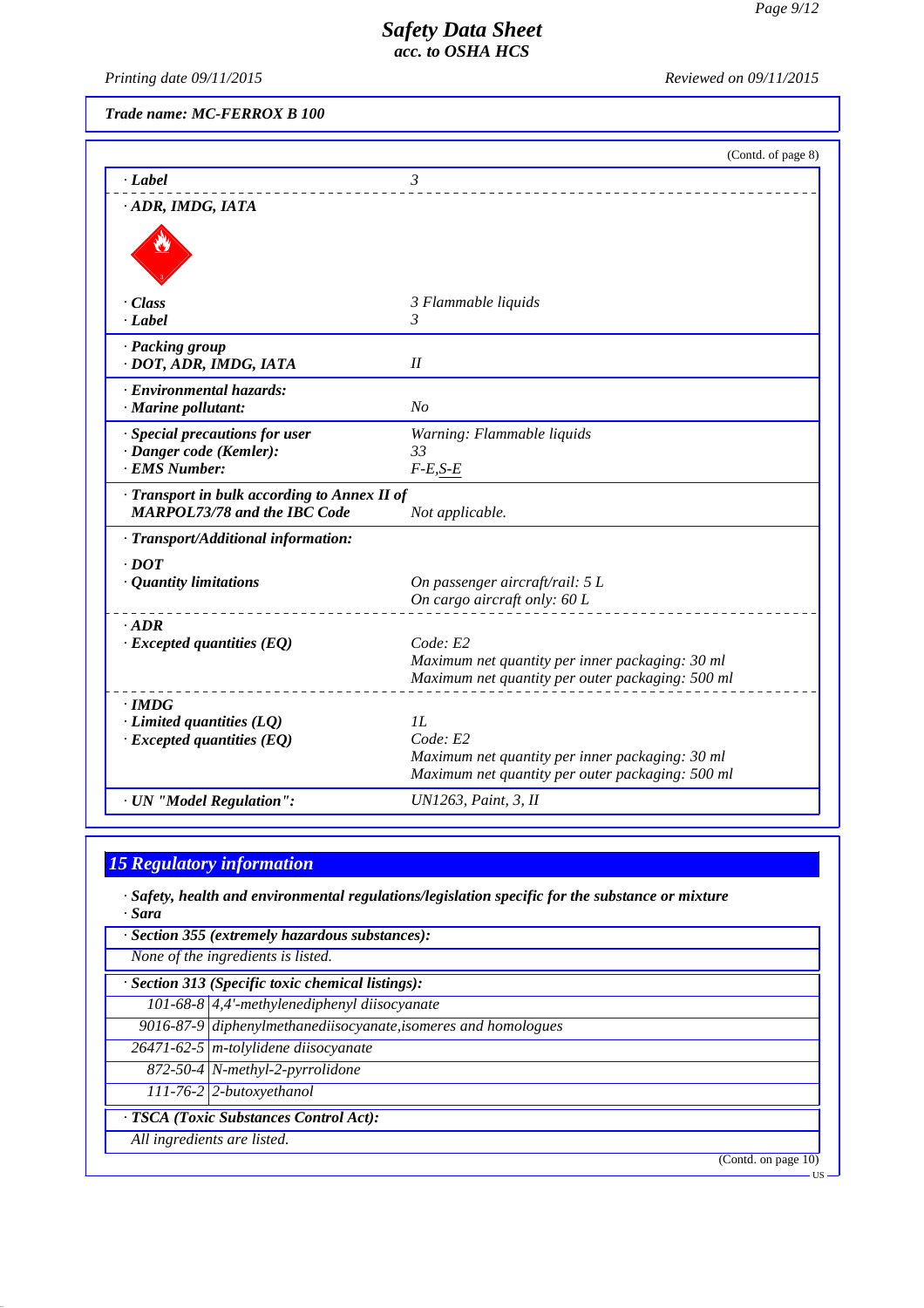*Printing date 01/01/2021 Reviewed on 01/01/2021*

*Trade name: MC-FERROX B 100*

|                                                                    | (Contd. of page 9) |
|--------------------------------------------------------------------|--------------------|
| · Proposition 65<br>Chemicals known to cause cancer:               |                    |
| 13463-67-7 titanium dioxide                                        |                    |
| 1333-86-4 Carbon black                                             |                    |
| $26471 - 62 - 5$ m-tolylidene diisocyanate                         |                    |
| $14808 - 60 - 7$ <i>Quartz</i> (SiO2)                              |                    |
| · Chemicals known to cause reproductive toxicity for females:      |                    |
| None of the ingredients is listed.                                 |                    |
| · Chemicals known to cause reproductive toxicity for males:        |                    |
| None of the ingredients is listed.                                 |                    |
| Chemicals known to cause developmental toxicity:                   |                    |
| 872-50-4 N-methyl-2-pyrrolidone                                    |                    |
| · Carcinogenic categories                                          |                    |
| · EPA (Environmental Protection Agency)                            |                    |
| 101-68-8 4,4'-methylenediphenyl diisocyanate                       | D, CBD             |
| 9016-87-9 diphenylmethanediisocyanate, isomeres and homologues     | CBD                |
| 111-76-2 2-butoxyethanol                                           | NL                 |
| · TLV (Threshold Limit Value established by ACGIH)                 |                    |
| Ferric oxide                                                       | A4                 |
| Talc (Mg3H2(SiO3)4)                                                | A4                 |
| titanium dioxide                                                   | A4                 |
| Carbon black                                                       | A4                 |
| m-tolylidene diisocyanate                                          | (A4)               |
| Quartz (SiO2)                                                      | A2                 |
| · NIOSH-Ca (National Institute for Occupational Safety and Health) |                    |
| 13463-67-7 titanium dioxide                                        |                    |
| $1333-86-4$ Carbon black                                           |                    |
| 26471-62-5 m-tolylidene diisocyanate                               |                    |
| $14808 - 60 - 7$ <i>Quartz</i> (SiO2)                              |                    |

*· GHS label elements*

*The product is classified and labeled according to the Globally Harmonized System (GHS).*

*· Hazard pictograms*



*· Signal word Danger*

*· Hazard-determining components of labeling: Solvent naphtha (petroleum), light arom. Ferric oxide 4,4'-methylenediphenyl diisocyanate Talc (Mg3H2(SiO3)4) · Hazard statements H225 Highly flammable liquid and vapor. H315 Causes skin irritation. H319 Causes serious eye irritation. H334 May cause allergy or asthma symptoms or breathing difficulties if inhaled. H317 May cause an allergic skin reaction.*

(Contd. on page 11)

US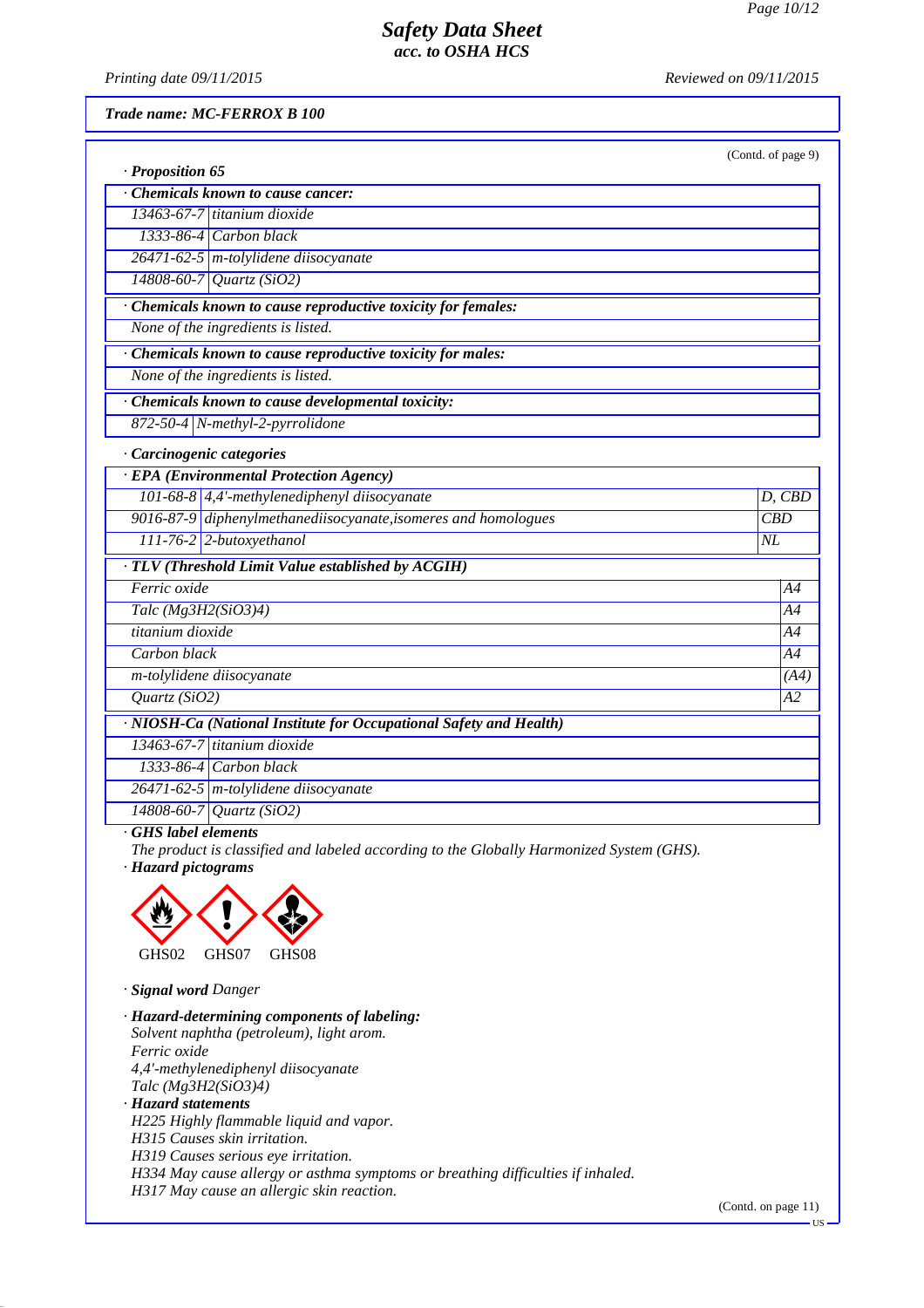*Printing date 01/01/2021 Reviewed on 01/01/2021*

*Trade name: MC-FERROX B 100*

| H340 May cause genetic defects.<br>H350 May cause cancer.<br>H335 May cause respiratory irritation.<br>H373 May cause damage to organs through prolonged or repeated exposure.<br>· Precautionary statements<br>P210<br>Keep away from heat/sparks/open flames/hot surfaces. - No smoking.<br>P <sub>241</sub><br>Use explosion-proof electrical/ventilating/lighting/equipment.<br>P <sub>260</sub><br>Do not breathe dust/fume/gas/mist/vapors/spray.<br>P284<br>Wear respiratory protection.<br>P280<br>Wear protective gloves / eye protection / face protection.<br>P280<br>Wear protective gloves.<br>P280<br>Wear eye protection / face protection.<br>P <sub>240</sub><br>Ground/bond container and receiving equipment.<br>P242<br>Use only non-sparking tools.<br>P <sub>243</sub><br>Take precautionary measures against static discharge.<br>P <sub>264</sub><br>Wash thoroughly after handling.<br>P <sub>271</sub><br>Use only outdoors or in a well-ventilated area.<br>P272<br>Contaminated work clothing must not be allowed out of the workplace.<br>P201<br>Obtain special instructions before use.<br>P202<br>Do not handle until all safety precautions have been read and understood.<br>P303+P361+P353 IF ON SKIN (or hair): Remove/Take off immediately all contaminated clothing. Rinse skin<br>with water/shower.<br>P305+P351+P338 If in eyes: Rinse cautiously with water for several minutes. Remove contact lenses, if<br>present and easy to do. Continue rinsing.<br>P321<br>Specific treatment (see on this label).<br>$P342 + P311$<br>If experiencing respiratory symptoms: Call a poison center/doctor.<br>$P304 + P340$<br>IF INHALED: Remove victim to fresh air and keep at rest in a position comfortable for<br>breathing.<br>P312<br>Call a poison center/doctor if you feel unwell.<br>P <sub>363</sub><br>Wash contaminated clothing before reuse.<br>$P308 + P313$<br>IF exposed or concerned: Get medical advice/attention.<br>$P333 + P313$<br>If skin irritation or rash occurs: Get medical advice/attention.<br>$P337 + P313$<br>If eye irritation persists: Get medical advice/attention.<br>P314<br>Get medical advice/attention if you feel unwell.<br>$P370 + P378$<br>In case of fire: Use for extinction: CO2, powder or water spray.<br>$P362 + P364$<br>Take off contaminated clothing and wash it before reuse.<br>P405<br>Store locked up.<br>$P403 + P233$<br>Store in a well-ventilated place. Keep container tightly closed.<br>$P403 + P235$<br>Store in a well-ventilated place. Keep cool.<br><i>P501</i><br>Dispose of contents/container in accordance with local/regional/national/international<br>regulations. | (Contd. of page 10) |  |  |
|---------------------------------------------------------------------------------------------------------------------------------------------------------------------------------------------------------------------------------------------------------------------------------------------------------------------------------------------------------------------------------------------------------------------------------------------------------------------------------------------------------------------------------------------------------------------------------------------------------------------------------------------------------------------------------------------------------------------------------------------------------------------------------------------------------------------------------------------------------------------------------------------------------------------------------------------------------------------------------------------------------------------------------------------------------------------------------------------------------------------------------------------------------------------------------------------------------------------------------------------------------------------------------------------------------------------------------------------------------------------------------------------------------------------------------------------------------------------------------------------------------------------------------------------------------------------------------------------------------------------------------------------------------------------------------------------------------------------------------------------------------------------------------------------------------------------------------------------------------------------------------------------------------------------------------------------------------------------------------------------------------------------------------------------------------------------------------------------------------------------------------------------------------------------------------------------------------------------------------------------------------------------------------------------------------------------------------------------------------------------------------------------------------------------------------------------------------------------------------------------------------------------------------------------------------------------------------------------------------------------------------------------------------------------------------------|---------------------|--|--|
|                                                                                                                                                                                                                                                                                                                                                                                                                                                                                                                                                                                                                                                                                                                                                                                                                                                                                                                                                                                                                                                                                                                                                                                                                                                                                                                                                                                                                                                                                                                                                                                                                                                                                                                                                                                                                                                                                                                                                                                                                                                                                                                                                                                                                                                                                                                                                                                                                                                                                                                                                                                                                                                                                       |                     |  |  |
|                                                                                                                                                                                                                                                                                                                                                                                                                                                                                                                                                                                                                                                                                                                                                                                                                                                                                                                                                                                                                                                                                                                                                                                                                                                                                                                                                                                                                                                                                                                                                                                                                                                                                                                                                                                                                                                                                                                                                                                                                                                                                                                                                                                                                                                                                                                                                                                                                                                                                                                                                                                                                                                                                       |                     |  |  |
|                                                                                                                                                                                                                                                                                                                                                                                                                                                                                                                                                                                                                                                                                                                                                                                                                                                                                                                                                                                                                                                                                                                                                                                                                                                                                                                                                                                                                                                                                                                                                                                                                                                                                                                                                                                                                                                                                                                                                                                                                                                                                                                                                                                                                                                                                                                                                                                                                                                                                                                                                                                                                                                                                       |                     |  |  |
|                                                                                                                                                                                                                                                                                                                                                                                                                                                                                                                                                                                                                                                                                                                                                                                                                                                                                                                                                                                                                                                                                                                                                                                                                                                                                                                                                                                                                                                                                                                                                                                                                                                                                                                                                                                                                                                                                                                                                                                                                                                                                                                                                                                                                                                                                                                                                                                                                                                                                                                                                                                                                                                                                       |                     |  |  |
|                                                                                                                                                                                                                                                                                                                                                                                                                                                                                                                                                                                                                                                                                                                                                                                                                                                                                                                                                                                                                                                                                                                                                                                                                                                                                                                                                                                                                                                                                                                                                                                                                                                                                                                                                                                                                                                                                                                                                                                                                                                                                                                                                                                                                                                                                                                                                                                                                                                                                                                                                                                                                                                                                       |                     |  |  |
|                                                                                                                                                                                                                                                                                                                                                                                                                                                                                                                                                                                                                                                                                                                                                                                                                                                                                                                                                                                                                                                                                                                                                                                                                                                                                                                                                                                                                                                                                                                                                                                                                                                                                                                                                                                                                                                                                                                                                                                                                                                                                                                                                                                                                                                                                                                                                                                                                                                                                                                                                                                                                                                                                       |                     |  |  |
|                                                                                                                                                                                                                                                                                                                                                                                                                                                                                                                                                                                                                                                                                                                                                                                                                                                                                                                                                                                                                                                                                                                                                                                                                                                                                                                                                                                                                                                                                                                                                                                                                                                                                                                                                                                                                                                                                                                                                                                                                                                                                                                                                                                                                                                                                                                                                                                                                                                                                                                                                                                                                                                                                       |                     |  |  |
|                                                                                                                                                                                                                                                                                                                                                                                                                                                                                                                                                                                                                                                                                                                                                                                                                                                                                                                                                                                                                                                                                                                                                                                                                                                                                                                                                                                                                                                                                                                                                                                                                                                                                                                                                                                                                                                                                                                                                                                                                                                                                                                                                                                                                                                                                                                                                                                                                                                                                                                                                                                                                                                                                       |                     |  |  |
|                                                                                                                                                                                                                                                                                                                                                                                                                                                                                                                                                                                                                                                                                                                                                                                                                                                                                                                                                                                                                                                                                                                                                                                                                                                                                                                                                                                                                                                                                                                                                                                                                                                                                                                                                                                                                                                                                                                                                                                                                                                                                                                                                                                                                                                                                                                                                                                                                                                                                                                                                                                                                                                                                       |                     |  |  |
|                                                                                                                                                                                                                                                                                                                                                                                                                                                                                                                                                                                                                                                                                                                                                                                                                                                                                                                                                                                                                                                                                                                                                                                                                                                                                                                                                                                                                                                                                                                                                                                                                                                                                                                                                                                                                                                                                                                                                                                                                                                                                                                                                                                                                                                                                                                                                                                                                                                                                                                                                                                                                                                                                       |                     |  |  |
|                                                                                                                                                                                                                                                                                                                                                                                                                                                                                                                                                                                                                                                                                                                                                                                                                                                                                                                                                                                                                                                                                                                                                                                                                                                                                                                                                                                                                                                                                                                                                                                                                                                                                                                                                                                                                                                                                                                                                                                                                                                                                                                                                                                                                                                                                                                                                                                                                                                                                                                                                                                                                                                                                       |                     |  |  |
|                                                                                                                                                                                                                                                                                                                                                                                                                                                                                                                                                                                                                                                                                                                                                                                                                                                                                                                                                                                                                                                                                                                                                                                                                                                                                                                                                                                                                                                                                                                                                                                                                                                                                                                                                                                                                                                                                                                                                                                                                                                                                                                                                                                                                                                                                                                                                                                                                                                                                                                                                                                                                                                                                       |                     |  |  |
|                                                                                                                                                                                                                                                                                                                                                                                                                                                                                                                                                                                                                                                                                                                                                                                                                                                                                                                                                                                                                                                                                                                                                                                                                                                                                                                                                                                                                                                                                                                                                                                                                                                                                                                                                                                                                                                                                                                                                                                                                                                                                                                                                                                                                                                                                                                                                                                                                                                                                                                                                                                                                                                                                       |                     |  |  |
|                                                                                                                                                                                                                                                                                                                                                                                                                                                                                                                                                                                                                                                                                                                                                                                                                                                                                                                                                                                                                                                                                                                                                                                                                                                                                                                                                                                                                                                                                                                                                                                                                                                                                                                                                                                                                                                                                                                                                                                                                                                                                                                                                                                                                                                                                                                                                                                                                                                                                                                                                                                                                                                                                       |                     |  |  |
|                                                                                                                                                                                                                                                                                                                                                                                                                                                                                                                                                                                                                                                                                                                                                                                                                                                                                                                                                                                                                                                                                                                                                                                                                                                                                                                                                                                                                                                                                                                                                                                                                                                                                                                                                                                                                                                                                                                                                                                                                                                                                                                                                                                                                                                                                                                                                                                                                                                                                                                                                                                                                                                                                       |                     |  |  |
|                                                                                                                                                                                                                                                                                                                                                                                                                                                                                                                                                                                                                                                                                                                                                                                                                                                                                                                                                                                                                                                                                                                                                                                                                                                                                                                                                                                                                                                                                                                                                                                                                                                                                                                                                                                                                                                                                                                                                                                                                                                                                                                                                                                                                                                                                                                                                                                                                                                                                                                                                                                                                                                                                       |                     |  |  |
|                                                                                                                                                                                                                                                                                                                                                                                                                                                                                                                                                                                                                                                                                                                                                                                                                                                                                                                                                                                                                                                                                                                                                                                                                                                                                                                                                                                                                                                                                                                                                                                                                                                                                                                                                                                                                                                                                                                                                                                                                                                                                                                                                                                                                                                                                                                                                                                                                                                                                                                                                                                                                                                                                       |                     |  |  |
|                                                                                                                                                                                                                                                                                                                                                                                                                                                                                                                                                                                                                                                                                                                                                                                                                                                                                                                                                                                                                                                                                                                                                                                                                                                                                                                                                                                                                                                                                                                                                                                                                                                                                                                                                                                                                                                                                                                                                                                                                                                                                                                                                                                                                                                                                                                                                                                                                                                                                                                                                                                                                                                                                       |                     |  |  |
|                                                                                                                                                                                                                                                                                                                                                                                                                                                                                                                                                                                                                                                                                                                                                                                                                                                                                                                                                                                                                                                                                                                                                                                                                                                                                                                                                                                                                                                                                                                                                                                                                                                                                                                                                                                                                                                                                                                                                                                                                                                                                                                                                                                                                                                                                                                                                                                                                                                                                                                                                                                                                                                                                       |                     |  |  |
|                                                                                                                                                                                                                                                                                                                                                                                                                                                                                                                                                                                                                                                                                                                                                                                                                                                                                                                                                                                                                                                                                                                                                                                                                                                                                                                                                                                                                                                                                                                                                                                                                                                                                                                                                                                                                                                                                                                                                                                                                                                                                                                                                                                                                                                                                                                                                                                                                                                                                                                                                                                                                                                                                       |                     |  |  |
|                                                                                                                                                                                                                                                                                                                                                                                                                                                                                                                                                                                                                                                                                                                                                                                                                                                                                                                                                                                                                                                                                                                                                                                                                                                                                                                                                                                                                                                                                                                                                                                                                                                                                                                                                                                                                                                                                                                                                                                                                                                                                                                                                                                                                                                                                                                                                                                                                                                                                                                                                                                                                                                                                       |                     |  |  |
|                                                                                                                                                                                                                                                                                                                                                                                                                                                                                                                                                                                                                                                                                                                                                                                                                                                                                                                                                                                                                                                                                                                                                                                                                                                                                                                                                                                                                                                                                                                                                                                                                                                                                                                                                                                                                                                                                                                                                                                                                                                                                                                                                                                                                                                                                                                                                                                                                                                                                                                                                                                                                                                                                       |                     |  |  |
|                                                                                                                                                                                                                                                                                                                                                                                                                                                                                                                                                                                                                                                                                                                                                                                                                                                                                                                                                                                                                                                                                                                                                                                                                                                                                                                                                                                                                                                                                                                                                                                                                                                                                                                                                                                                                                                                                                                                                                                                                                                                                                                                                                                                                                                                                                                                                                                                                                                                                                                                                                                                                                                                                       |                     |  |  |
|                                                                                                                                                                                                                                                                                                                                                                                                                                                                                                                                                                                                                                                                                                                                                                                                                                                                                                                                                                                                                                                                                                                                                                                                                                                                                                                                                                                                                                                                                                                                                                                                                                                                                                                                                                                                                                                                                                                                                                                                                                                                                                                                                                                                                                                                                                                                                                                                                                                                                                                                                                                                                                                                                       |                     |  |  |
|                                                                                                                                                                                                                                                                                                                                                                                                                                                                                                                                                                                                                                                                                                                                                                                                                                                                                                                                                                                                                                                                                                                                                                                                                                                                                                                                                                                                                                                                                                                                                                                                                                                                                                                                                                                                                                                                                                                                                                                                                                                                                                                                                                                                                                                                                                                                                                                                                                                                                                                                                                                                                                                                                       |                     |  |  |
|                                                                                                                                                                                                                                                                                                                                                                                                                                                                                                                                                                                                                                                                                                                                                                                                                                                                                                                                                                                                                                                                                                                                                                                                                                                                                                                                                                                                                                                                                                                                                                                                                                                                                                                                                                                                                                                                                                                                                                                                                                                                                                                                                                                                                                                                                                                                                                                                                                                                                                                                                                                                                                                                                       |                     |  |  |
|                                                                                                                                                                                                                                                                                                                                                                                                                                                                                                                                                                                                                                                                                                                                                                                                                                                                                                                                                                                                                                                                                                                                                                                                                                                                                                                                                                                                                                                                                                                                                                                                                                                                                                                                                                                                                                                                                                                                                                                                                                                                                                                                                                                                                                                                                                                                                                                                                                                                                                                                                                                                                                                                                       |                     |  |  |
|                                                                                                                                                                                                                                                                                                                                                                                                                                                                                                                                                                                                                                                                                                                                                                                                                                                                                                                                                                                                                                                                                                                                                                                                                                                                                                                                                                                                                                                                                                                                                                                                                                                                                                                                                                                                                                                                                                                                                                                                                                                                                                                                                                                                                                                                                                                                                                                                                                                                                                                                                                                                                                                                                       |                     |  |  |
|                                                                                                                                                                                                                                                                                                                                                                                                                                                                                                                                                                                                                                                                                                                                                                                                                                                                                                                                                                                                                                                                                                                                                                                                                                                                                                                                                                                                                                                                                                                                                                                                                                                                                                                                                                                                                                                                                                                                                                                                                                                                                                                                                                                                                                                                                                                                                                                                                                                                                                                                                                                                                                                                                       |                     |  |  |
|                                                                                                                                                                                                                                                                                                                                                                                                                                                                                                                                                                                                                                                                                                                                                                                                                                                                                                                                                                                                                                                                                                                                                                                                                                                                                                                                                                                                                                                                                                                                                                                                                                                                                                                                                                                                                                                                                                                                                                                                                                                                                                                                                                                                                                                                                                                                                                                                                                                                                                                                                                                                                                                                                       |                     |  |  |
|                                                                                                                                                                                                                                                                                                                                                                                                                                                                                                                                                                                                                                                                                                                                                                                                                                                                                                                                                                                                                                                                                                                                                                                                                                                                                                                                                                                                                                                                                                                                                                                                                                                                                                                                                                                                                                                                                                                                                                                                                                                                                                                                                                                                                                                                                                                                                                                                                                                                                                                                                                                                                                                                                       |                     |  |  |
|                                                                                                                                                                                                                                                                                                                                                                                                                                                                                                                                                                                                                                                                                                                                                                                                                                                                                                                                                                                                                                                                                                                                                                                                                                                                                                                                                                                                                                                                                                                                                                                                                                                                                                                                                                                                                                                                                                                                                                                                                                                                                                                                                                                                                                                                                                                                                                                                                                                                                                                                                                                                                                                                                       |                     |  |  |
|                                                                                                                                                                                                                                                                                                                                                                                                                                                                                                                                                                                                                                                                                                                                                                                                                                                                                                                                                                                                                                                                                                                                                                                                                                                                                                                                                                                                                                                                                                                                                                                                                                                                                                                                                                                                                                                                                                                                                                                                                                                                                                                                                                                                                                                                                                                                                                                                                                                                                                                                                                                                                                                                                       |                     |  |  |
|                                                                                                                                                                                                                                                                                                                                                                                                                                                                                                                                                                                                                                                                                                                                                                                                                                                                                                                                                                                                                                                                                                                                                                                                                                                                                                                                                                                                                                                                                                                                                                                                                                                                                                                                                                                                                                                                                                                                                                                                                                                                                                                                                                                                                                                                                                                                                                                                                                                                                                                                                                                                                                                                                       |                     |  |  |
|                                                                                                                                                                                                                                                                                                                                                                                                                                                                                                                                                                                                                                                                                                                                                                                                                                                                                                                                                                                                                                                                                                                                                                                                                                                                                                                                                                                                                                                                                                                                                                                                                                                                                                                                                                                                                                                                                                                                                                                                                                                                                                                                                                                                                                                                                                                                                                                                                                                                                                                                                                                                                                                                                       |                     |  |  |
|                                                                                                                                                                                                                                                                                                                                                                                                                                                                                                                                                                                                                                                                                                                                                                                                                                                                                                                                                                                                                                                                                                                                                                                                                                                                                                                                                                                                                                                                                                                                                                                                                                                                                                                                                                                                                                                                                                                                                                                                                                                                                                                                                                                                                                                                                                                                                                                                                                                                                                                                                                                                                                                                                       |                     |  |  |
|                                                                                                                                                                                                                                                                                                                                                                                                                                                                                                                                                                                                                                                                                                                                                                                                                                                                                                                                                                                                                                                                                                                                                                                                                                                                                                                                                                                                                                                                                                                                                                                                                                                                                                                                                                                                                                                                                                                                                                                                                                                                                                                                                                                                                                                                                                                                                                                                                                                                                                                                                                                                                                                                                       |                     |  |  |
|                                                                                                                                                                                                                                                                                                                                                                                                                                                                                                                                                                                                                                                                                                                                                                                                                                                                                                                                                                                                                                                                                                                                                                                                                                                                                                                                                                                                                                                                                                                                                                                                                                                                                                                                                                                                                                                                                                                                                                                                                                                                                                                                                                                                                                                                                                                                                                                                                                                                                                                                                                                                                                                                                       |                     |  |  |
|                                                                                                                                                                                                                                                                                                                                                                                                                                                                                                                                                                                                                                                                                                                                                                                                                                                                                                                                                                                                                                                                                                                                                                                                                                                                                                                                                                                                                                                                                                                                                                                                                                                                                                                                                                                                                                                                                                                                                                                                                                                                                                                                                                                                                                                                                                                                                                                                                                                                                                                                                                                                                                                                                       |                     |  |  |

*· National regulations:*

*· Information about limitation of use:*

*Workers are not allowed to be exposed to the hazardous carcinogenic materials contained in this preparation. Exceptions can be made by the authorities in certain cases.*

*· Chemical safety assessment: A Chemical Safety Assessment has not been carried out.*

#### *16 Other information*

*This information is based on our present knowledge. However, this shall not constitute a guarantee for any specific product features and shall not establish a legally valid contractual relationship.*

*· Department issuing SDS: Product safety department*

- *· Date of preparation / last revision 01/01/2021 / -*
- *· Abbreviations and acronyms: ADR: Accord européen sur le transport des marchandises dangereuses par Route (European Agreement concerning the International Carriage of Dangerous Goods by Road)*

(Contd. on page 12)

*<sup>·</sup> Contact: HS REG.DEPART.REG.SS*

US